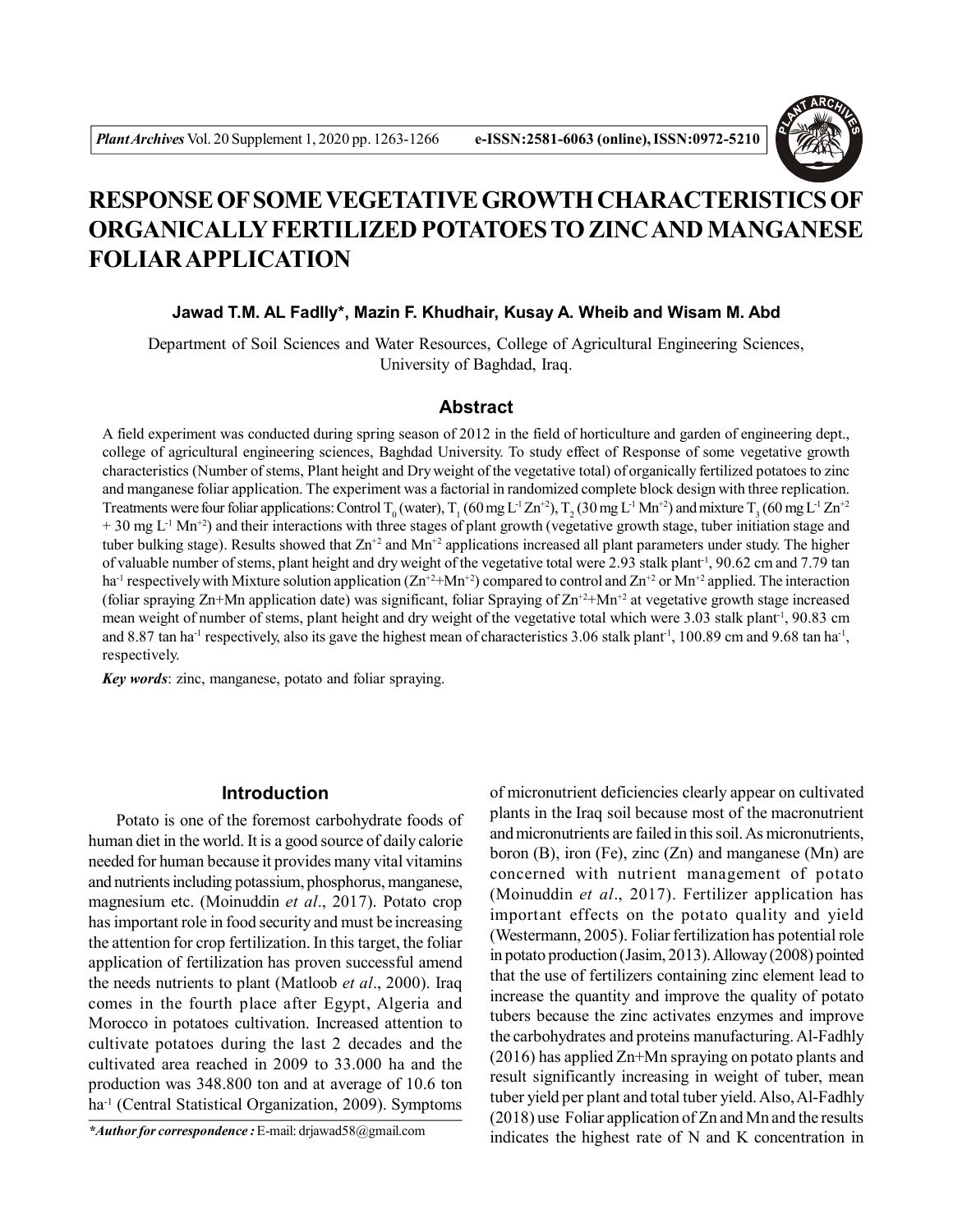potatoes tuber at vegetative stage and highest rate of K concentration at bulking stage. In this way, this study was planned to study the response of potato plants to foliar spraying with Zn and Mn at three stage of plant growth cultivated in soil fertilized with organic fertilizers.

### **Materials and Methods**

#### **Preparation of soil samples and experiment design**

The current study was conducted in horticulture and garden of engineering department, college of agricultural engineering sciences, Baghdad University, Abu-Ghraib, Iraq at spring season 2017 under clay loam soil. The soil samples were taken from depth of roots and it analyzed before transaction as represented in table 1. The experiment was laid out in Randomized Complete Block with three replications. The treatments comprised of  $F<sub>1</sub>$ vegetative growth stage,  $F_2$  tuber initiation stage and  $F_3$ tuber bulking stage, with interactions four foliar application treatments:  $T_0$  control spraying water only (without Zn or Mn),  $T_1$  foliar application of 60 mg Zn L<sup>-1</sup>,  $T_2$  foliar application of 30 mg Mn  $L^{-1}$  and  $T_3$  foliar application of  $(60+30 \text{ mg})$  Zn+Mn L<sup>-1</sup>. The field was divided into three blocks, each block was divided to 12 experimental plots. The area of each experimental plot was  $6.75 \text{ m}^2$  left a distance 1m between experimental plots and between blocks.

The compost mixture was composed from equal amount of waste cow, sheep and poultry with 50 ton (Al-Fadlly, 2011) and the mixture was added to all

**Table 1:** Some physical and chemical properties of soil sample for field experiment.

| <b>Property</b>    |           | Value  | Unit                      |
|--------------------|-----------|--------|---------------------------|
|                    | $Ca^{++}$ | 8.40   |                           |
| Soluble            | $Mg^{++}$ | 5.13   | $C$ mol $Kg^{-1}$ soil    |
| cation             | $K^+$     | 0.55   |                           |
|                    | $Na+$     | 3.93   |                           |
|                    | N         | 36.00  |                           |
| Available          | K         | 161.64 |                           |
| Nutrient           | P         | 11.35  | $mg\ Kg^{-1}$ soil        |
| Element            | Mn        | 2.19   |                           |
|                    | Zn        | 1.73   |                           |
| <b>CEC</b>         |           | 26.80  | $C$ mol $Kg^{-1}$ soil    |
| SOM                |           | 18.20  |                           |
| Carbonate minerals |           | 182.50 | $g$ kg <sup>-1</sup> soil |
| Gypsum             |           | 5.24   |                           |
| ЕС                 |           | 3.15   | $dS \, \text{m}^{-1}$     |
| pH                 |           | 7.59   |                           |
|                    | Sand      | 171.50 |                           |
| Partialsize        | Silt      | 512.64 | $g$ kg <sup>-1</sup> soil |
|                    | Clay      | 315.86 |                           |
| Texture            |           |        | Silt clay loam            |
| Bulk density       |           | 1.36   | $g \, \text{cm}^{-1}$     |

| <b>Table 2:</b> Chemical analyses of organic manures used for |  |  |  |
|---------------------------------------------------------------|--|--|--|
| compost production.                                           |  |  |  |

| <b>Property</b> | <b>Value</b> | Unit                  |
|-----------------|--------------|-----------------------|
| Ca              | 22.00        |                       |
| Mg              | 11.00        | meq $L-1$             |
| Mn              | 174.34       |                       |
| Zn              | 220.16       | ppm                   |
| Organic Matter  | 50.32        | $\frac{0}{0}$         |
| Organic C       | 325.00       |                       |
| Organic N       | 19.90        | $g kg^{-1}$           |
| Organic P       | 11.99        |                       |
| Organic K       | 17.46        |                       |
| Humic           | 1.43         |                       |
| Volvic          | 0.19         | $\frac{0}{0}$         |
| Human source    | 6.98         |                       |
| C:N ratio       | 16.33        |                       |
| pH(1:5)         | 6.30         |                       |
| EC(1:5)         | 30.37        | $dS \, \text{m}^{-1}$ |

experimental units. The specifications of the produced compost were set out in table 2. Compost was added to each ridge after making slit in the top of ridges with 30 cm depth and 20 cm width then covered with soil.

Tubers barren class, in 18 January 2017, were sown in top of rides deeply at 10-12 cm depth, the distance between tubers was 25 cm. Sources of Zn and Mn were  $ZnSO_4$ ,  $7H_2O$  and MnSO<sub>4</sub>, respectively. Treatment of S<sub>1</sub> sprayed in 9 April 2017,  $S_2$  sprayed in 20 April and the  $S_3$ sprayed in 1 May 2017. Irrigation of all experimental units was done as the standard recommendations. After maturation of the crop, weeds were cut. Tubers were harvested on 26 May 2017. Five plants from each experimental unit were obtained to calculate. Number of stems (stalk plant<sup>-1</sup>), Plant height (cm) and dry weight of the vegetative parts (tan  $ha^{-1}$ ).

#### **Experimental Analyses**

The properties of soil and compost were determined as recorded in the standard methods, soluble cations, available nutrient element and SOM were measured by Page *et al*., (1982). Exchangeable cations of soil and carbonate minerals were measured (FAO, 1970). Bulk density and partial size of soil were measured by Black (1965), while pH, EC and gypsum were measured by Richards (1954).

#### **Statistical analyses**

All data were recorded as minimum 3 replicates and analyzed statistically through the analysis of variance (ANOVA) using SAS system (SAS, 2001) and comparison among the average was calculated using the LSD test at significance level of 0.05.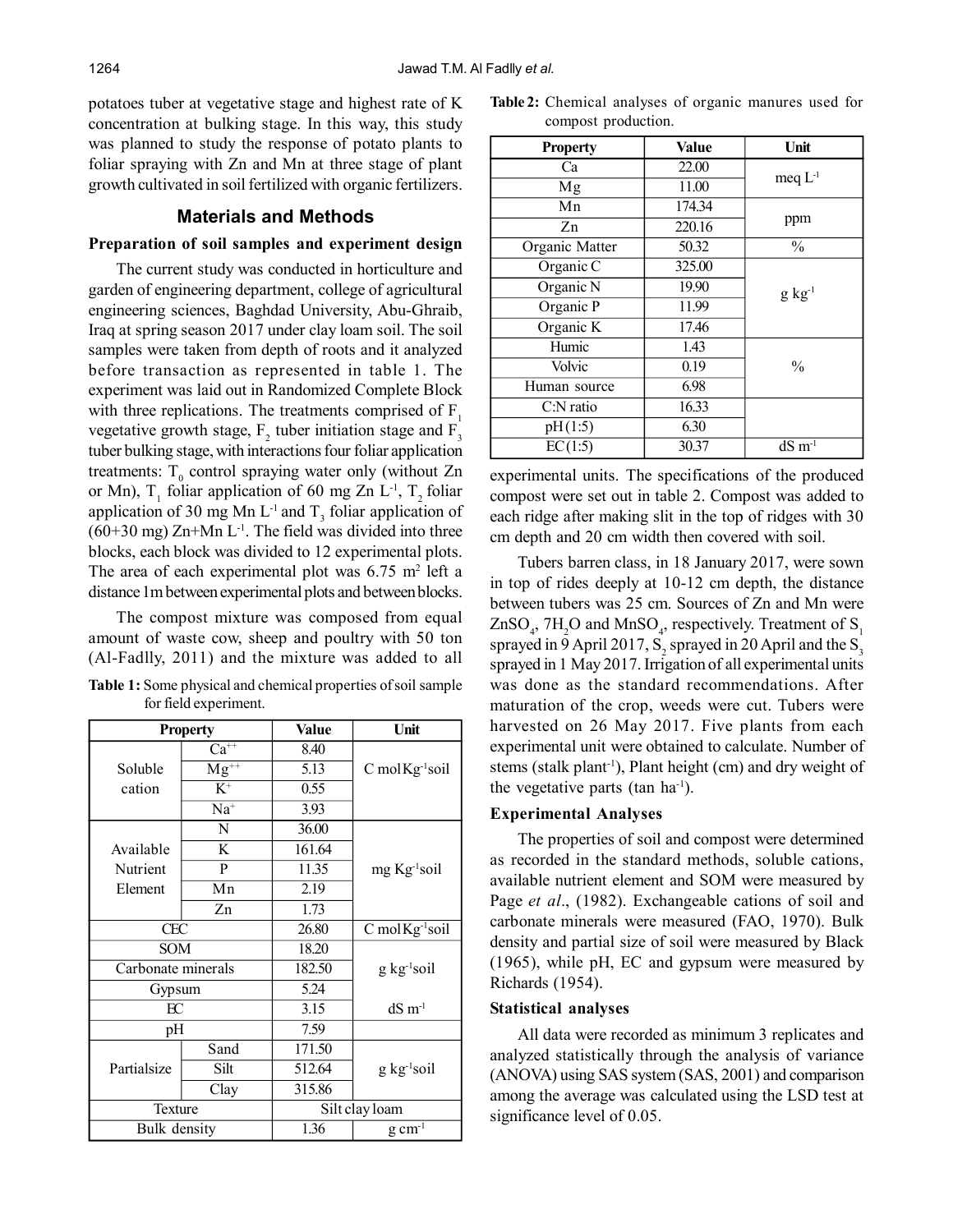## **Results and Discussion**

Data presented in table 3, showed that mean of number of plant stems was significantly increased as a result of plant spraying with mixture (60 mg  $L^{-1} Zn + 30$  $mg L<sup>-1</sup> Mn$ ) compared with the control treatment. It gave the highest value,  $3.02$  stalk plant<sup>-1</sup>, in an increase of  $10.62$ , 15.27 and 24.80% as compared to other treatments  $T_0$ ,  $T_1$  and  $T_2$ , respectively. Also, the results showed that mean of  $F_1$  treatment gave the highest value of 2.93 stalk plant<sup>-1</sup> in an increase of 16.73 and 10.57% as compared to  $F_2$  and  $F_3$ , respectively. The difference between spray applications was non-significant at  $F_2$  and  $F_3$  treatment. Effect of interactions between type of foliar and time of application were significantly in  $T_3 F_1$  that gave the highest value 3.06 stalk plant<sup>-1</sup> in an increase of 35.40% compared with  $T_0 F_2$  treatment (control without adding in tuber initiation stage) 2.26 stalk plant-1 .

Results in table 4, shows significant increments in mean of plant height,  $T<sub>3</sub>$  treatment was gave the highest value 90.83 cm compared with  $T_0$ ,  $T_1$  and  $T_2$  treatments which has 89.54, 87.11 and 84.00 cm in an increase of 1.44, 4.27 and 8.13%, respectively. While, mean of plant height between  $T_2$  and  $T_3$  treatments were not significant.  $F_1$  treatment gave the highest value of plant heights, it had 90.62 cm in an increase of 9.26% compared with  $F_2$ treatment (82.94 cm), but, the mean of plant height between  $F_1$  and  $F_3$  treatments were not significantly,  $T_3$  $F_1$  treatment was gave higher interactions values 100.89 cm in an increase of 26% compared with lowest interaction values  $T_0 F_2$  was 80.07 cm.

**Table 3:** Effect of foliar application Zn, Mn and (Zn and Mn)  $gmL<sup>-1</sup>$  on number of stems (stalk plant<sup>-1</sup>).

| Type of foliar<br>Time of APP. | T.         | T.   | T,                       | T,   | mean |
|--------------------------------|------------|------|--------------------------|------|------|
|                                | 2.60       | 3.00 | 3.06                     | 3.06 | 2.93 |
|                                | 2.26       | 2.33 | 2.53                     | 2.93 | 2.51 |
|                                | 2.40       | 2.53 | 2.60                     | 3.06 | 2.65 |
| mean                           | 2.42       | 2.62 | 2.13                     | 3.02 |      |
| $LSD.F=0.23LSD.$               | $T = 0.26$ |      | LSD. $F \times T = 0.46$ |      |      |

**Table 4:** Effect of Foliar Application Zn, Mn and (Zn and Mn)  $gmL<sup>-1</sup>$  onplant height (cm).

| Type of foliar<br>Time of APP. | $T_{0}$         | T,    | T,                       | $\mathbf{T}_{2}$               | mean  |
|--------------------------------|-----------------|-------|--------------------------|--------------------------------|-------|
|                                | 84.60           |       |                          | 92.53   84.47   100.89   90.62 |       |
|                                | 80.07           | 80.07 | 94.67                    | 76.93                          | 42.94 |
|                                | 87.33           | 88.73 | 89.47   94.67            |                                | 90.05 |
| mean                           | 84.00           | 87.11 | 89.54   90.83            |                                |       |
| $LSD.F = 1.64$                 | LSD. $T = 1.90$ |       | LSD. $F \times T = 3.28$ |                                |       |

| <b>Table 5:</b> Effect of foliar application Zn, Mn and (Zn and Mn)    |
|------------------------------------------------------------------------|
| $g L-1$ on dry weight of the vegetative total (tan ha <sup>-1</sup> ). |

| <b>Type of foliar</b><br>Time of APP. | $T_{0}$       | T,   | Т,   | $\mathbf{T}_{\mathbf{a}}$ | mean |
|---------------------------------------|---------------|------|------|---------------------------|------|
|                                       | 6.15          | 7.96 | 7.37 | 9.68                      | 779  |
|                                       | 5.98          | 6.67 | 7.96 | 7.78                      | 7.07 |
|                                       | 6.43          | 6.87 | 7.73 | 9.25                      | 7.57 |
| mean                                  | 6.17          | 7.17 | 7.69 | 8.87                      |      |
| $LSD.F=0.60$                          | LSD. $T=0.70$ |      |      | $LSD$ . $Fx$ $T$ = 1.21   |      |

Data in table 5, shows the effect of zinc, manganese spraying separately and mixed, time of application, on dry weight of the total vegetative properties,  $T_3$  treatment was given higher mean values 8.87 tan ha<sup>-1</sup>, it was significant compared to other treatments. It increased by 43.76, 23.71 and 15.34% compared with  $T_0$ ,  $T_1$  and  $T_2$ , respectively. Also, data noted in table 5, the results of  $F_1$ treatment statistical analysis showed that it was given higher significant values 7.79 tan  $ha^{-1}$  by increasing of 9.24 and 2.82% compared to  $F_2$  and  $F_3$  treatments, respectively. In case of dry weight of the vegetative properties between  $F_2$  and  $F_3$  treatments, it wasn't significant. Effect of interactions between type of foliar and time of application were significantly in  $T_3 F_1$  that gave the highest value 9.68 tan ha-1 in an increase of 61.87% compared with  $T_0 F_2$  treatment (control without adding in tuber initiation stage) 5.98 tan ha-1 .

These results are agreed to those recorded by previous authors (Henricksen and Molgaard, 2005, Jasim, 2013). Due to metabolic role of Zn in synthesis of proteins, enzyme activation and metabolism, zinc deficiency reduces the quality and performance of potatoes (Alloway, 2008). In other way, manganese has an important metabolic role in nitrate-reducing enzyme activity and activation of enzyme involved in carbohydrate metabolism thus its deficiencies decrease photosynthesis and thereby reducing crops yield and quality (Malakouti and Tehrani, 1999, Diedrick, 2010). The use of elements Zn and Mn together from its sulfate source increased efficiently and quality of potato crop (Kelling and Speth, 2001). The potato plants foliar with fertilizer contain high potash, caused improving in growth and tubers yield per unit area (Jasim, 2013).

# **Conclusion**

From this research, we found the best spray solution on the vegetative total of the potato was the mixture of zinc with manganese (60 mg L<sup>-1</sup> Zn<sup>+2</sup> + 30 mg L<sup>-1</sup> Mn<sup>+2</sup>), and the best time to apply spraying in the stage of vegetative growth, although there is no significant difference compared to the stage of increasing the size of tubers.